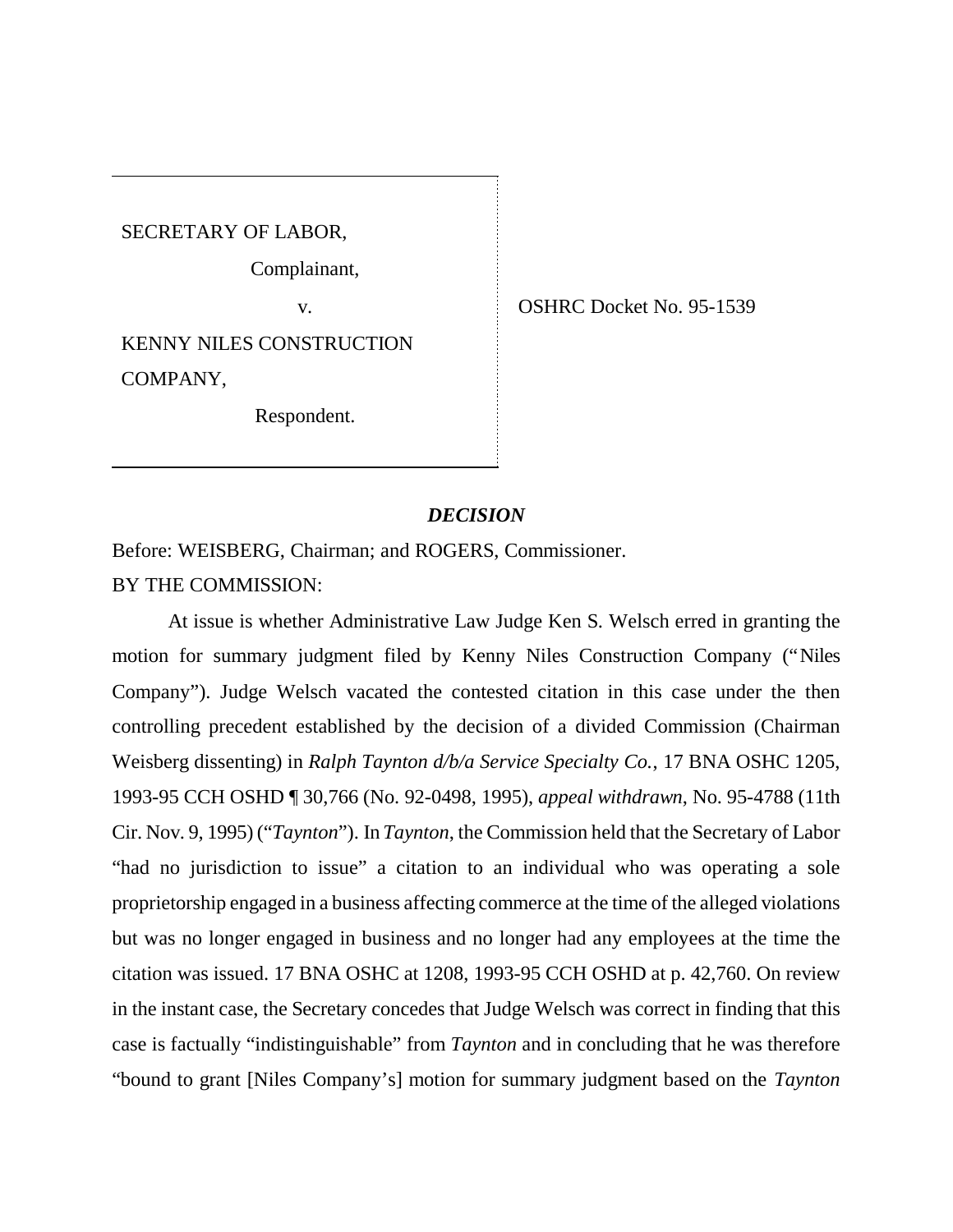case." The Secretary argues only that *Taynton* was wrongly decided. In *Joel Yandell, d/b/a Triple L Tower*, OSHRC Docket No. 94-3080 ("*Yandell*"), which we also issue on this date, we have agreed with the Secretary's argument and overruled *Taynton*. Therefore, for the reasons discussed more fully in *Yandell*, we reverse the judge's decision in this case, deny the motion for summary judgment, and remand the case for further proceedings.

At the time of the alleged violations, Kenny Niles operated the Kenny Niles Construction Company as a single proprietorship with an office and principal place of business in Columbia, Missouri.<sup>1</sup> On or about March 27, 1995, a trench that was being excavated at a Niles Company worksite caved in, resulting in the death of a Niles Company employee. Based on an investigation of this fatality conducted by the Occupational Safety and Health Administration ("OSHA"), the Secretary issued Niles Company a citation alleging three willful violations of construction safety standards, each based on alleged employee exposure to trenching hazards. The Secretary proposed a total penalty of \$168,000. Niles Company contested all of the citation items and proposed penalties.

Over the course of the lengthy period between the March 27 cave-in and the issuance of the contested citation on September 20, Kenny Niles took a series of steps to close down first his excavation business and then his trucking business. As of August 15, 1995, when Niles closed his trucking business (a month before the citation now on review was issued), he no longer operated any businesses and he had no employees. On May 13, 1996, Niles averred, in the last of his five affidavits, *see supra* note 1, that he still had no employees, that he had not resumed any type of business operation, and that he did not intend to resume any business operations in the future. Based on these facts, which were not disputed by the Secretary, Judge Welsch concluded that, under the *Taynton* decision, Niles Company was

<sup>&</sup>lt;sup>1</sup>The five affidavits executed and filed by Kenny Niles in support of his motion for summary judgment (over a period of almost a year) indicate that he also did business under the names "Kenny Niles Construction & Trucking Co." and "Kenny Niles Excavation & Trucking Company." *See Kenny Niles d/b/a Kenny Niles Constr. & Trucking Co.*, 17 BNA OSHC 1940, 1995-97 CCH OSHD ¶ 31,300 (No. 94-1406, 1997).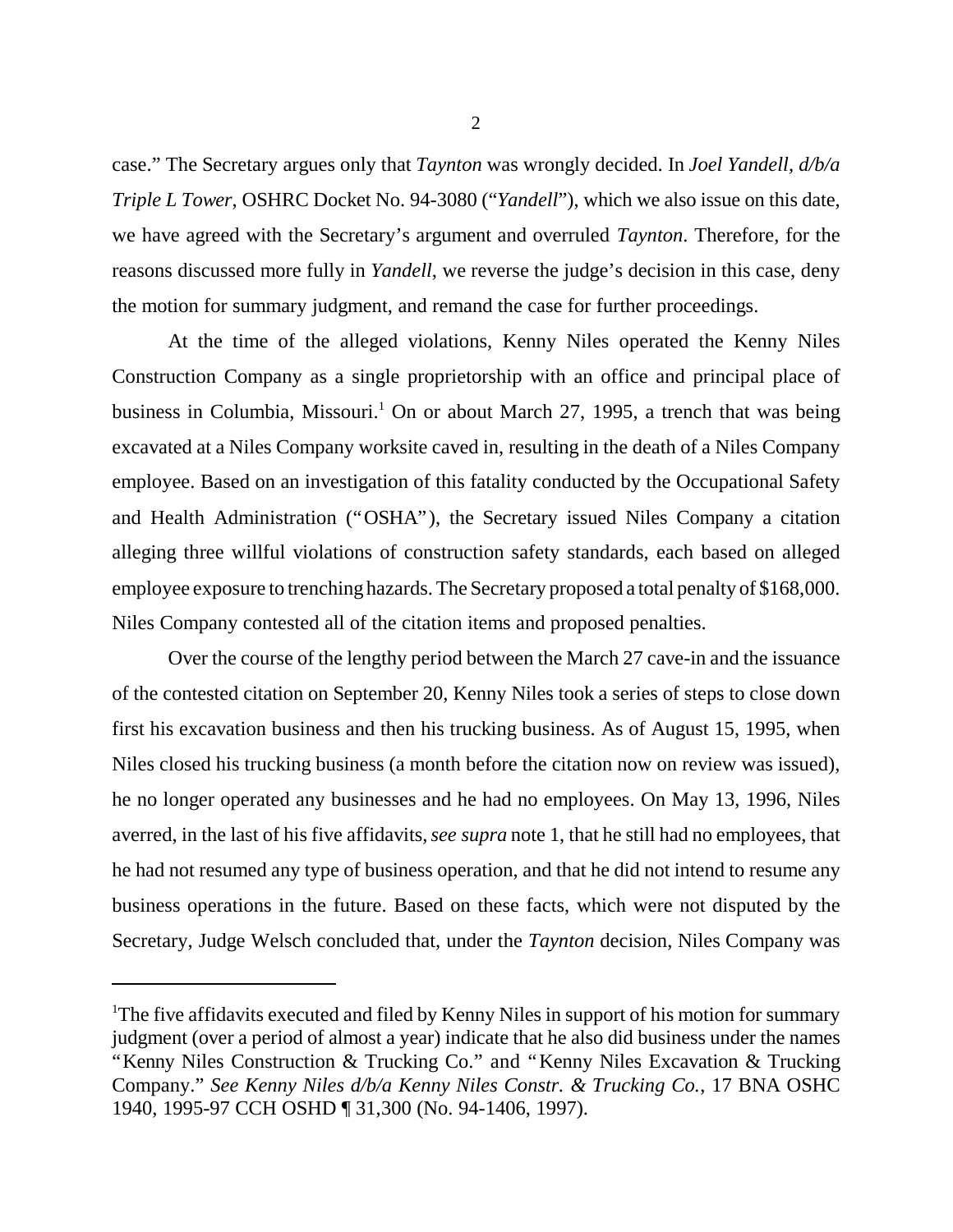not an "employer" as defined by the Act at the time the contested citation was issued and that the Secretary therefore lacked jurisdiction to issue it.

In *Yandell*, we this day overrule the Commission's decision in *Taynton*. We hold that the Secretary has the authority under section 9(a) of the Act, 29 U.S.C. § 658(a), to issue citations to employers that have ceased doing business if they were engaged in a business affecting commerce and had employees at the time of the alleged violations. *Yandell*, slip op. at p. 7. Under this holding, it is clear that the Secretary had statutory jurisdiction to issue the citation that is now before us on review.

### **Order**

For the reasons set forth above, we reverse Judge Welsch's decision below and remand this case to him for further proceedings consistent with this decision.

> Stuart E. Weisberg Chairman

Date: March 12, 1999 Commissioner

Thomasina V. Rogers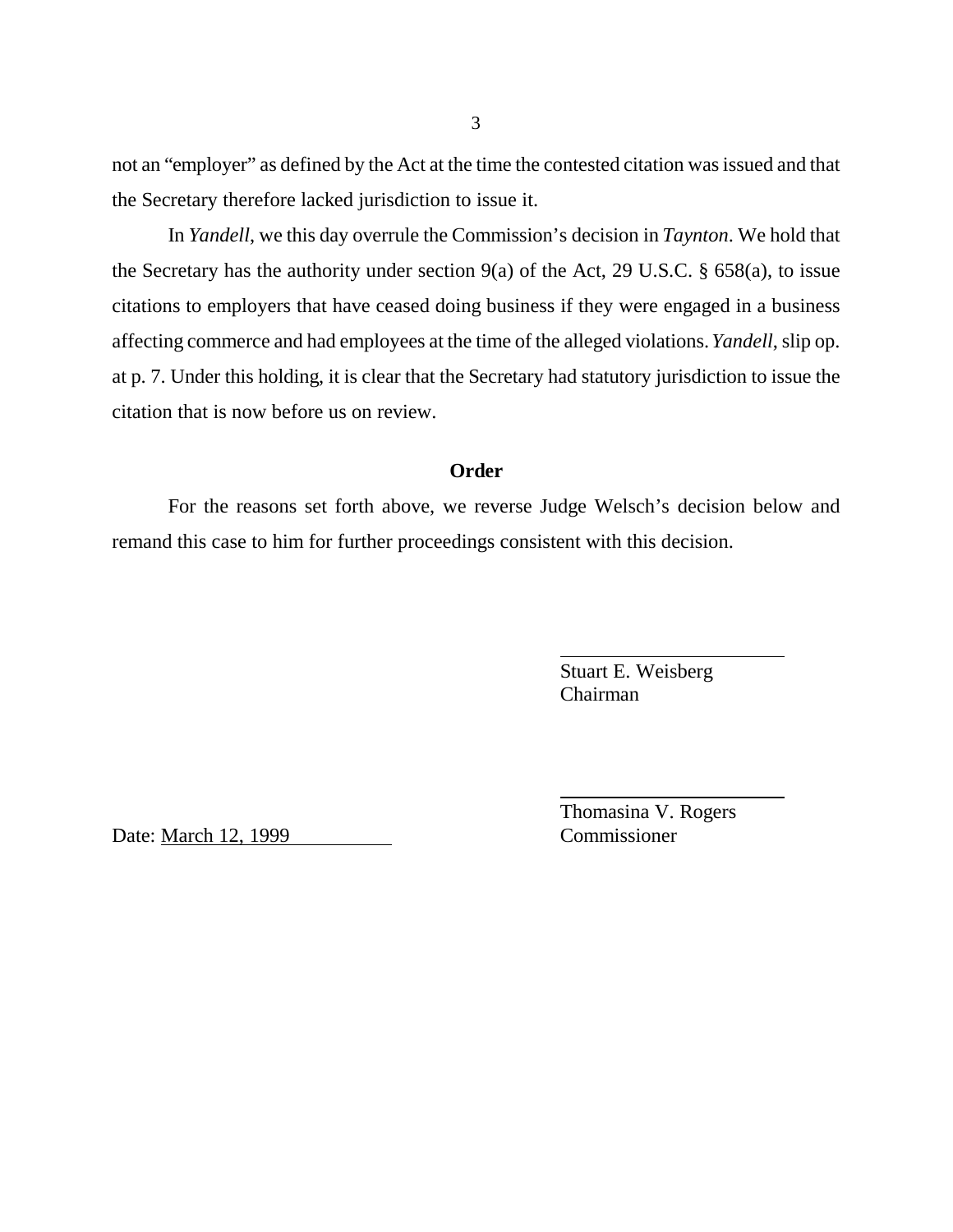#### United States of America OCCUPATIONAL SAFETY AND HEALTH REVIEW COMMISSION 100 Alabama Street, S.W. Building 1924, Room 2R90 Atlanta, GA 30303-3104

Phone (404) 562-1640 Fax (404) 562-1650

| Secretary of Labor,          | $\ast$ |                                 |
|------------------------------|--------|---------------------------------|
| Complainant,                 | $\ast$ |                                 |
|                              | $\ast$ |                                 |
| v.                           | $\ast$ | <b>OSHRC Docket No. 95-1539</b> |
|                              | $\ast$ |                                 |
| KENNY NILES CONSTRUCTION CO. | $\ast$ |                                 |
| Respondent.                  | $\ast$ |                                 |
|                              |        |                                 |

#### **DECISION AND ORDER**

This proceeding arises under the Occupational Safety and Health Act of 1970 (29 U.S.C. §651, *et seq*.; hereafter called the "Act") pursuant to respondent's motion for summary judgment which was filed on April 16, 1996. Respondent asserts that, because it has not been in business since August 15, 1995, the Review Commission lacks subject matter jurisdiction or, in the alternative, the matter is moot. The Secretary's response which was file on May 16, 1996, agrees that there is no genuine issue of material fact.

The court, having reviewed the pleading, finds there is no genuine issue of material fact and the case is resolved as a matter of law on the basis of summary judgment.

#### **Background**

Based on the pleadings, the following constitute the undisputed facts.

1. Respondent, Kenny Niles Construction Co. (Niles), a sole proprietorship with a principal place of business at 4501 I-70 Drive, S.E., Columbia, Missouri, was engaged primarily in sewer and waterline excavation and installation.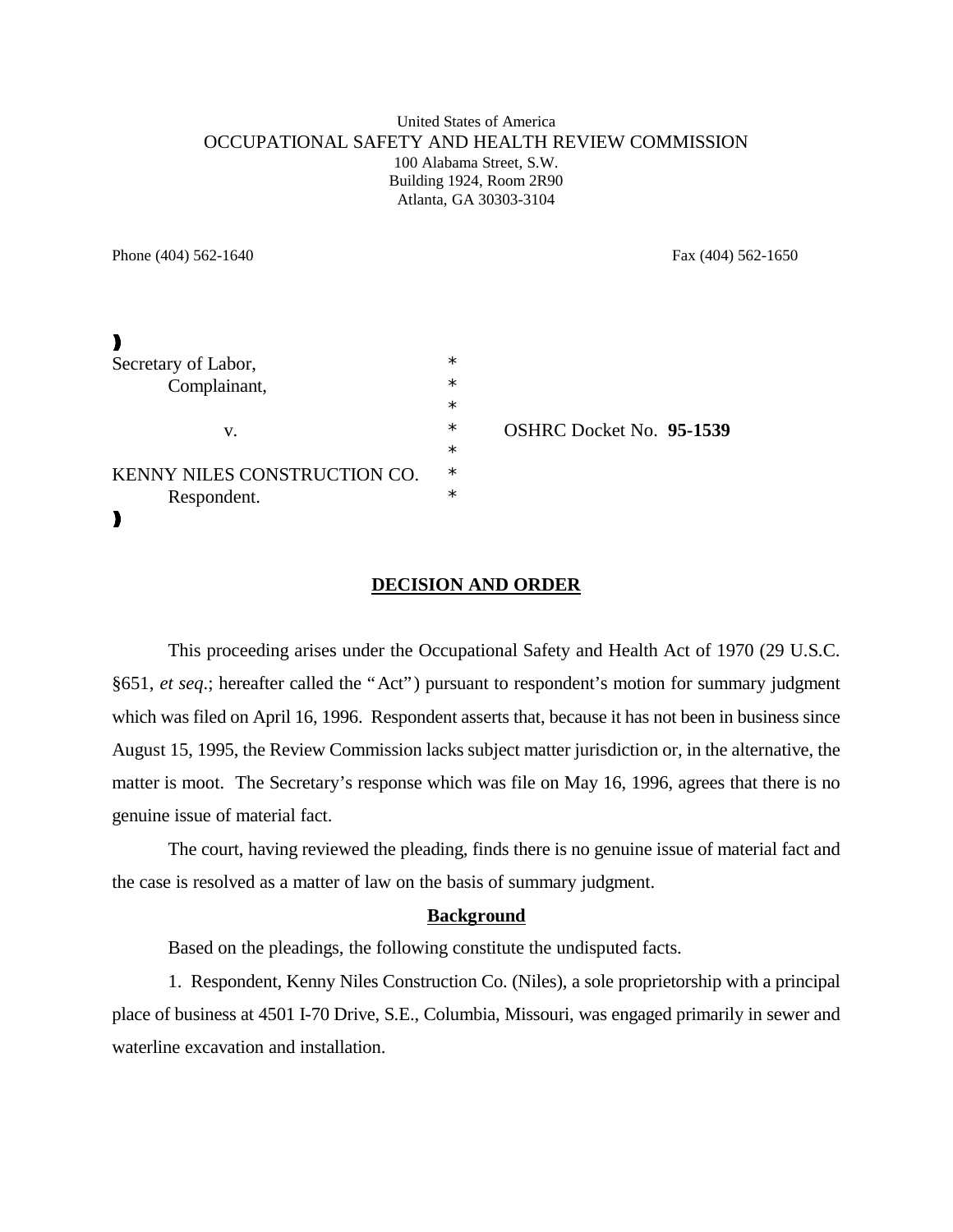2. On or about March 27, 1995, at Niles' worksite located at 4101 Brown Station Road, Columbia, Missouri, there was an accident and one employee died.

3. OSHA investigated the accident and issued a willful citation on September 20, 1995, alleging violations of  $\S$ [1926.21(b)(2)(ii), 1926.100(a) and 1926.652(a)(1), and proposing penalties totaling \$168,000.

4. On or about September 25, 1995, Niles filed a timely notice of contest to the willful citation.

5. Prior to issuance of the citation on June 6, 1995, Niles closed his excavation business, permanently laying off all employees and selling the majority of equipment to a competitor. On August 15, 1995, Niles closed another business known as Kenny Niles Trucking Company. Niles no longer operated any businesses or had any employees. By an affidavit dated May 13, 1996, Niles affirmed the since August 15, 1995, he no longer has any employees nor has resumed any type of business operation. Also, he states that he does not intend to resume any business operation in the future.

#### **Discussion**

Niles moves for summary judgment on the basis that the Review Commission lacks subject matter jurisdiction pursuant to *Ralph Taynton d/b/a Service Specialty Co.*, 17 BNA OSHC 1205, 1995 CCH OSHD ¶ 30,179 (No. 92-498, 1995), because at the time the willful citation was issued, he was no longer in business and thus not an "employer" under the Act. In the alternative, if it is deemed subject matter jurisdiction exists, Niles argues that the matter is moot<sup>2</sup> pursuant to *Jacksonville Shipyards*, 16 BNA OSHC 2053, 1994 CCH OSHD ¶30,539 (No. 92-888, 1994), *appealed*, No. 95-2807 (11th Cir. 1995).

<sup>2</sup>On October 27, 1995, Judge Loye granted a similar motion for summary judgment and dismissed April 12, 1994, citations against *Kenny Niles Construction & Trucking Company*, OSHRC Docket No. 94-1406, on the basis of mootness in accordance with the Commission's holding in *Jacksonville Shipyards.*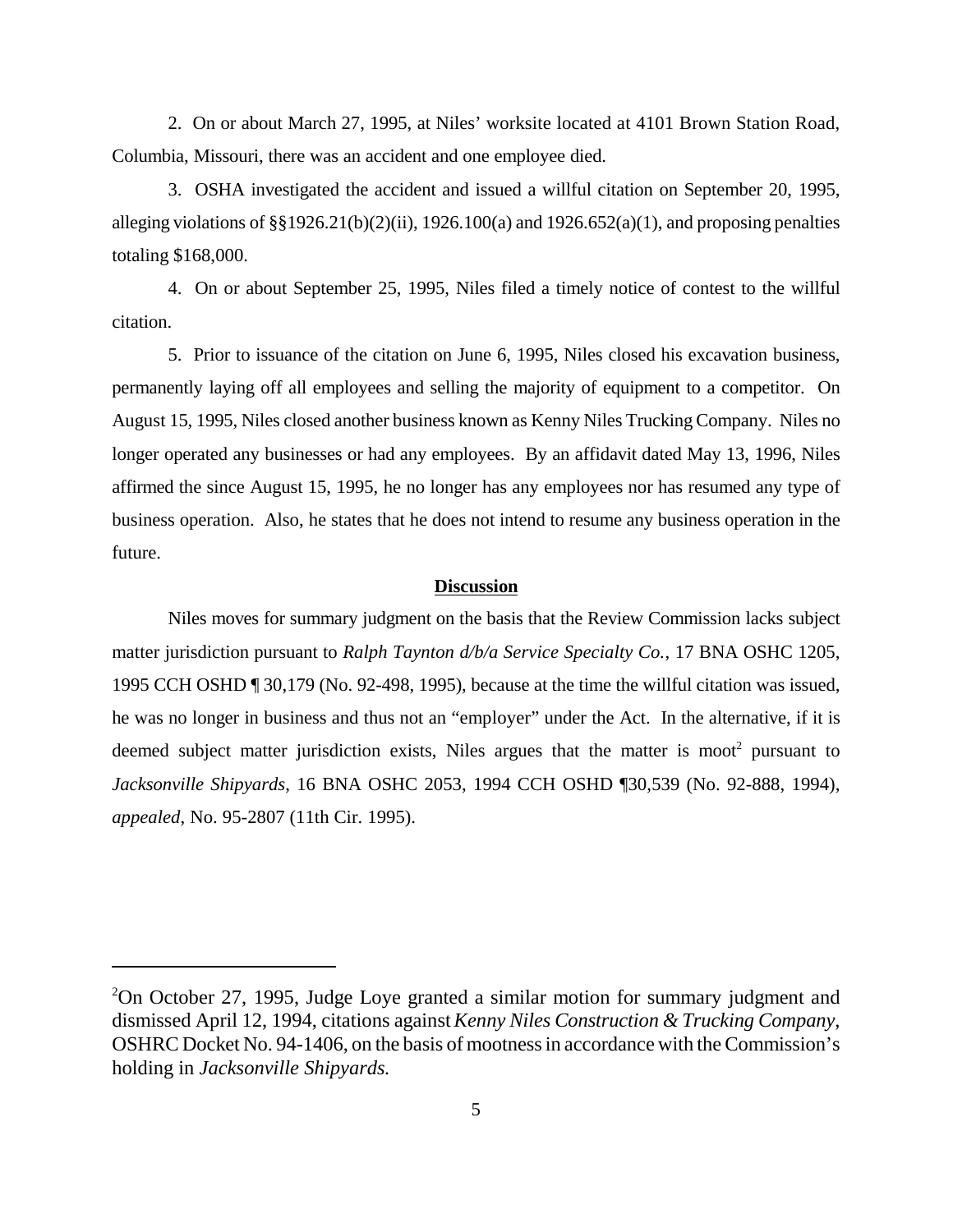Summary judgment pursuant to Rule 56, Fed. R. Civil P., is properly granted only where there is no genuine issue of material fact and the movant is entitled to judgment as a matter of law. Rule 56 is incorporated by Review Commission Rule 61, 29 C.F.R. §2200.61. The moving party has the burden of showing the absence of a genuine issue of material fact as to an essential element of the non-movant's case. *Celotex Corp. V. Catrett*, 477 U.S. 327 (1986), *remanded,*826 F.2d 33 (D.C. Cir. 1987), *cert denied*, 484 U.S. 1066 (1988). All justifiable inferences are to be drawn in favor of the non-movant party. *Anderson v. Liberty Lobby, Inc.*, 477 U.S. 242, 255 (1986).

In this case, there is no genuine issue of material fact as to the Commission's jurisdiction. The Secretary does not dispute that as of August 15, 1995, Niles ceased business operations and terminated all employees and sold most of his equipment. OSHA's willful citation was not issued until September 20, 1995. Niles states that he permanently out of business and does not intend to reenter business in the future. Niles' motion is supported by affidavits attesting to the dismissal of employees, sale of the business and equipment, and his intention not to re-enter the business. The Secretary submitted no rebuttal evidence disputing these facts. The Secretary argues that both Commission decisions were wrongly decided and should be overruled (Complainant's Opposition, pg.2).

The facts in this case are indistinguishable from the facts in the *Taynton* case. In *Taynton*, the Review Commission held that an employer an employer who went out of business and had no employees prior to the issuance of the citations was not an "employer" as defined by the Act. An "employer" is defined by § 3(5) as "a person engaged in a business affecting commerce who has employees."

Accordingly, based on the *Taynton* case, "no *employer* was ever properly issued a citation under section 9(a) of the Act, and no *employer* ever filed a notice of contest." OSHC at 1206. Despite having an opinion to the contrary, this judge is bound to grant Niles' motion for summary judgment based on the *Taynton* case. The Review Commission has long recognized that its judges must follow precedent established by the Commission. *Gindy Manufacturing Company*, 1 BNA OSHC 1717, 1973-74 CCH OSHD ¶ 17,790 (No. 5708, 1974); *All state Trailer Sales, Inc.*, 3 BNA OSHC 1183, 1184, 1974-75 CCH OSHD ¶ 19,627, p. 23,429 (No. 2446, 1975); and *United States Steel Corp.*, 9 BNA OSHC 1527, 1981 CCH OSHD ¶ 25, 283 ( No. 78-5940, 1981).